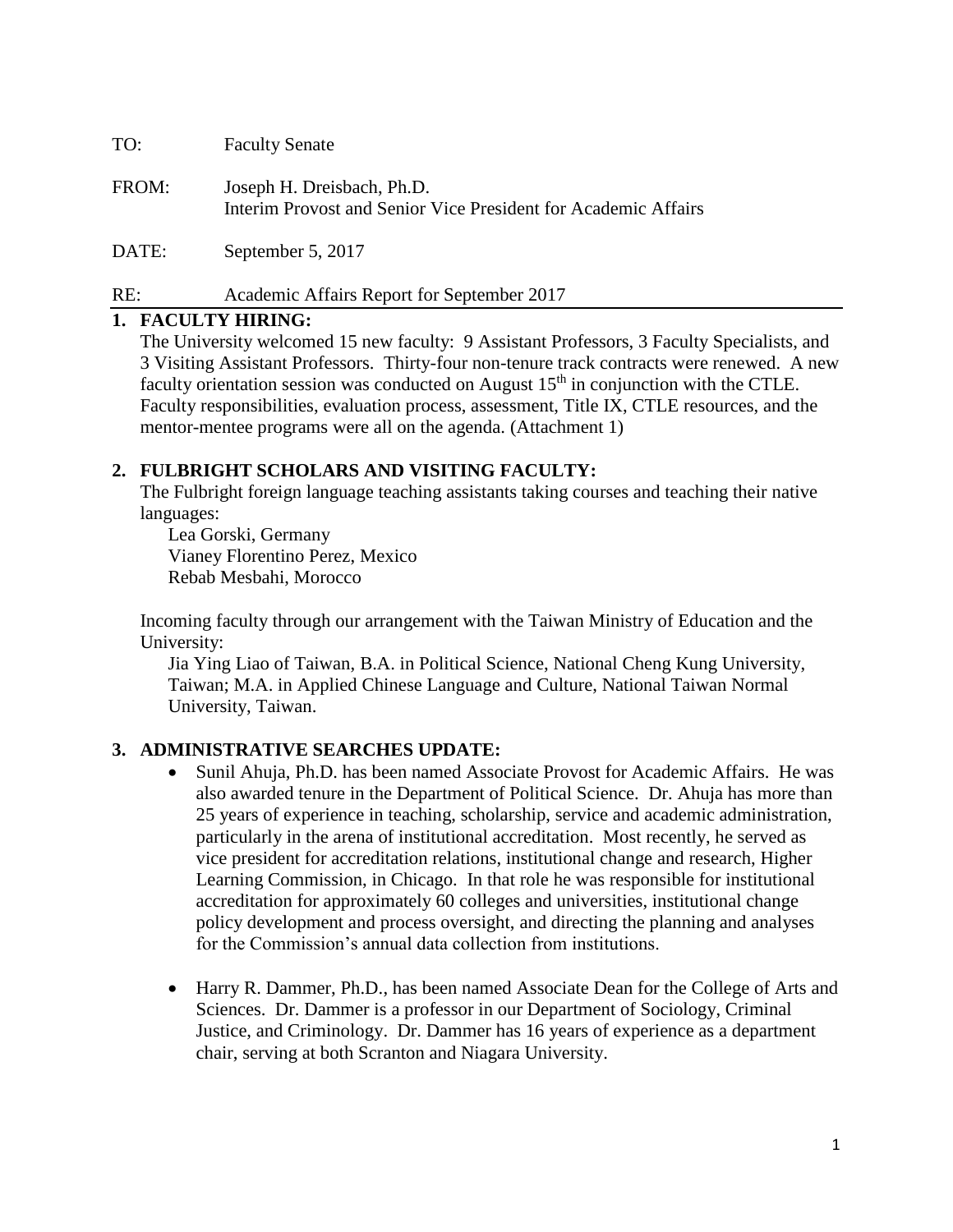## **4. RANKINGS:**

- Our Master of Accountancy degree program was ranked No. 1 in the nation in a list of top accounting programs by *Best Colleges,* an independent online higher education resource.
- For the 16<sup>th</sup> consecutive year *The Princeton Review* included us in its annual guidebook of select colleges that "are the best in the nation, academically." This also marks the 3<sup>rd</sup> consecutive year they have ranked our science labs among the 10 best in the country.
- *Forbes* ranked Scranton among "America's Top Colleges," a listing of just 660 colleges in the U.S. that deliver the best "return on investment" or "value." This is the 10<sup>th</sup> consecutive year *Forbes* has included us in the national ranking based on its evaluation of "quality academics and student satisfaction, on-time graduation rates, low student debt and high earning potential and career success.
- In the *382 Best Colleges* ranked our science labs at No. 9 in the country. Our profile in this publication notes that the University has friendly students and caring, knowledgeable and approachable faculty members.
- *Money* magazine ranked Scranton No. 206 among 711 U.S. colleges listed to deliver the "best value."
- Scranton has been recognized for its value in other national rankings, including *U.S. News and World Report, Forbes, The Economist* and Niche.com, among others.

## **5. FACULTY DEVELOPMENT: Faculty Grants:**

During the 2016-2017 academic year the following grants were awarded to our faculty: 5 Intersession Grants; 7 Summer Grants; and 2 Clavius Grants. The Office of Research and Sponsored Programs awarded 7 President's Fellowships for Summer Research.

# **Faculty Travel:**

Faculty travel funds support 172 faculty traveling to 226 conferences in 2016-2017

# **Sabbaticals:**

Benjamin Bishop Yaodong Bi Joseph Krause Timothy Casey **Karen Brady** Kenneth Monk Rita Fleming Castaldy Rebecca Dalgin Jerry Muir Brigid Frein **Paul Datti** Stacey Muir Satyajit Ghosh Anthony Ferzola Linda Ledford Miller Iordanis Petsas Tata Mbugua Stacy Smulowitz Susan Poulson El-Habib Zanzana Marc Seid Christine Zakzewski

# **Fall 2017 Spring 2018 Academic Year 2017-18**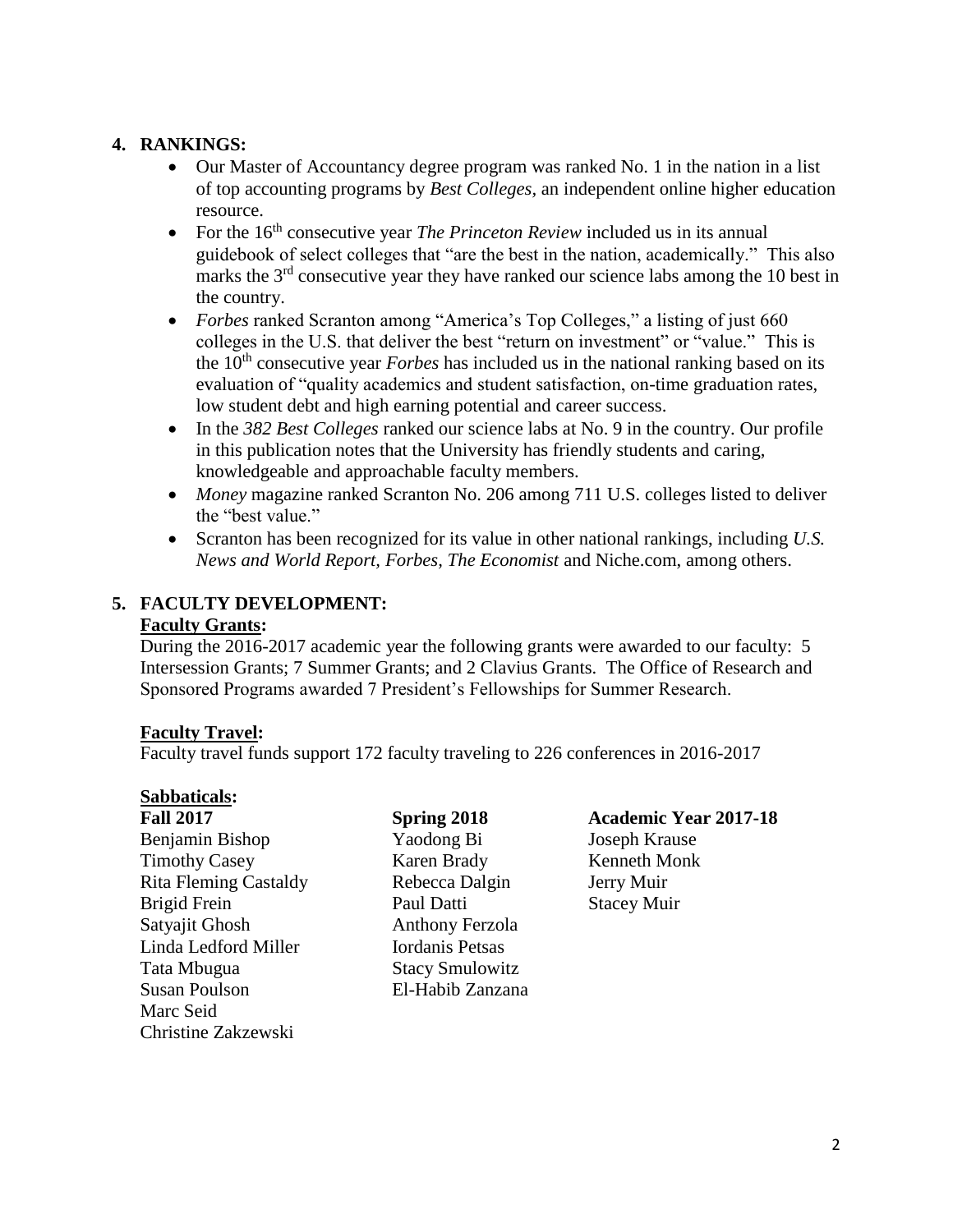# **6. ACADEMIC AFFAIRS UPDATES:**

## **Department Chairpersons:**

The annual retreat for chairpersons of all academic departments occurred on August  $15<sup>th</sup>$ . This was a new half-day format with presentations on the goals or this year and beyond by each of the deans, brief update reports on finance, enrollment and human resource issues. This left 45 minutes for the chairs to present their questions and concerns which, in turn, led to some very productive discussions. This was followed by a working luncheon were the Office of Educational Assessment sponsored an assessment workshop. (Attachment 2)

## **Colleges**

## *College of Arts & Sciences*

- Community leaders were given a preview of the new Center for the Analysis and Prevention of Crime, which combines faculty research expertise and criminal justice practitioner knowledge with state-of-the-art technology for extensive data analysis. Students will be able to minor in crime analysis or earn a certificate in crime analysis, crime prevention or criminal investigations. Students major in criminal justice who meet requirements can apply for the University's Student Analyst Program, which will allow students to work directly with criminal justice agencies and faculty on research, data collection and analysis. This will set our graduates apart from students in most undergraduate programs.
- Dr. Hank Willenbrink was invited to participate in the  $12<sup>th</sup>$  annual Obrador International at Sala Beckett. One of the most important independent theatres in Spain, Sala Beckett is a leader in new plays in Catalan and a cultural fixture in Barcelona. The Obrador brings together 10 playwrights from across the world for a week residency at Sala Beckett, Dr. Willenbrink is the first representative chosen from the United States in the Obrador's history. His play, "American Pageant" was performed as part of the international staged reading series.

#### *Panuska College of Professional Studies*

 Dr. Julie Cerrito, assistant professor and director of the school counseling program in the Department of Counseling and Human Services received the Edwin L. Herr Fellowship for Excellence in Counseling Leadership and Scholarship Award from Chi Sigma Iota, the international counseling academic and professional honor society.

# **7. CAREER DEVELOPMENT:**

The Center for Career Development reported that they received 52 applications and were able to award 16 Summer Internships; an increase 3 internships from last year.

# **8. PROVOST EVENTS AND DEADLINES:**

#### **Intersession Grant Proposals:**

The deadline for full-time faculty interested in submitting a proposal for an Intersession Grant is October 6, 2017.